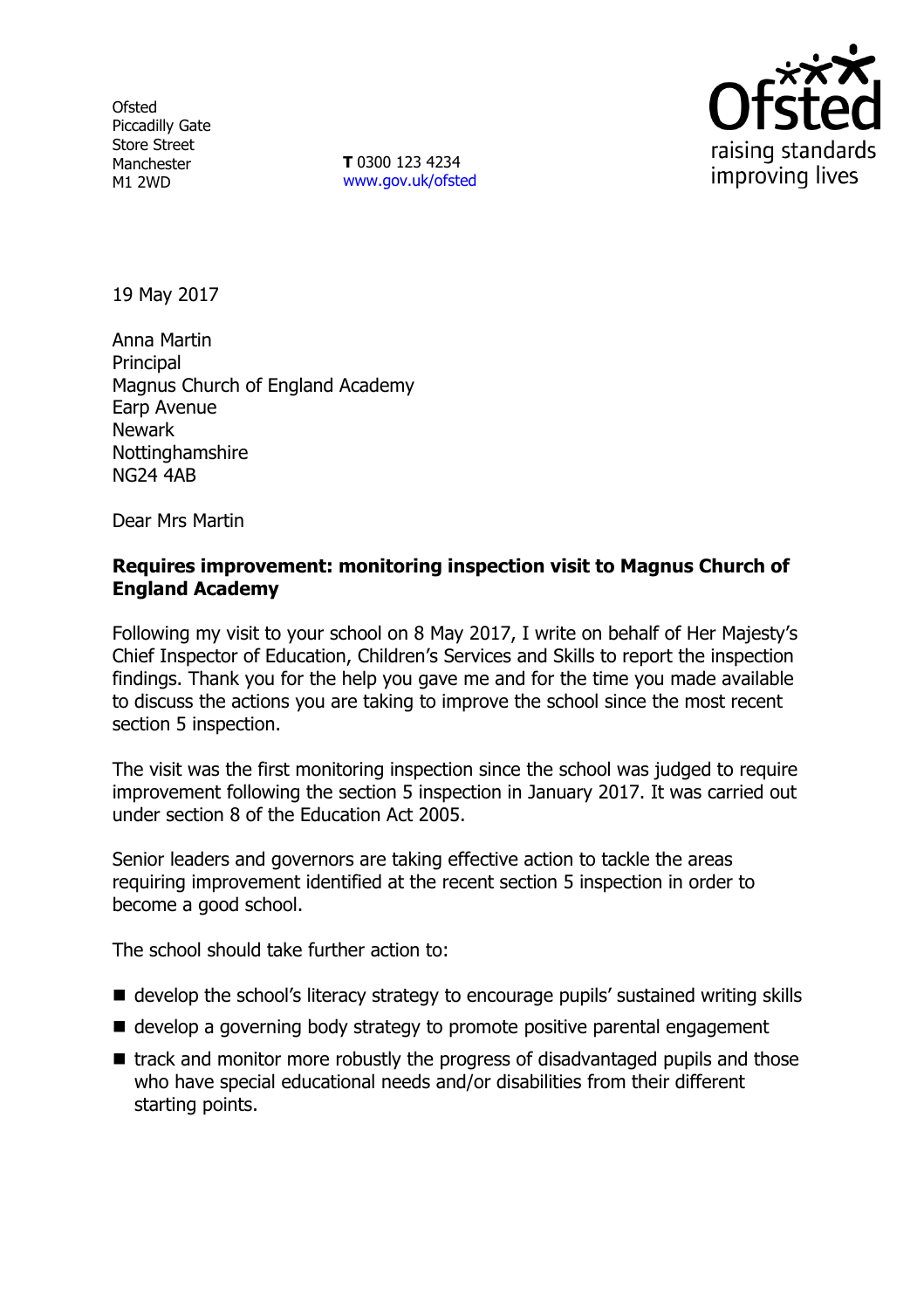

# **Evidence**

During the inspection, meetings were held with you, other senior leaders, your mentor, members of the governing body, subject leaders, leaders of the sixth form, the special educational needs coordinator (SENCo), the leader in charge of achievement and the chief executive officer (CEO) of the academy trust to discuss the actions taken since the last inspection. The school's self-evaluation document and the school's action plan were evaluated. In addition, I examined the school's information about the pupils' performance and other monitoring documents. I visited a number of classes with the deputy headteacher and leaders of the sixth form.

## **Context**

Since the last inspection, the head of the sixth form has been appointed. A leader in charge of the pupil premium funding has been appointed and is due to take up post in September. An external review of the pupil premium spending has been commissioned and is due to take place in the summer term.

## **Main findings**

You have taken swift action to tackle the areas of weakness identified at the last inspection. You are a strong leader and, as such, have enabled the senior leadership team to deliver clear and unequivocal messages about your high expectations. The senior leadership team has been refreshed by new appointments and has implemented new strategies to improve teaching, behaviour and pupils' outcomes. Your self-evaluation of the school's effectiveness is accurate and the plans to improve the school are well put together and appropriate. The way you have restructured the leadership team's roles and responsibilities provides for a more coherent line management structure than previously.

Many of the strategies implemented so far are making a demonstrable difference. For example, increased work with targeted pupils and their families has reduced the proportion of pupils who are persistently absent from school. Staff implement consistently the school's behaviour policy and this has reduced the number of pupils excluded from school for breaches of the school rules.

Subject leaders are improving their leadership skills. The range of professional development opportunities for them is wide ranging. Some have enrolled on middle leadership courses and many have visited good and outstanding practice elsewhere. Subject leaders have a comprehensive quality assurance programme. After observing teachers, they identify 'growth actions' (targets for teachers). These are reviewed regularly and are contributing to improved practice.

The curriculum has been thoroughly overhauled to ensure that it is fit for purpose. Subject leaders have devised 'threshold concepts', which describe the knowledge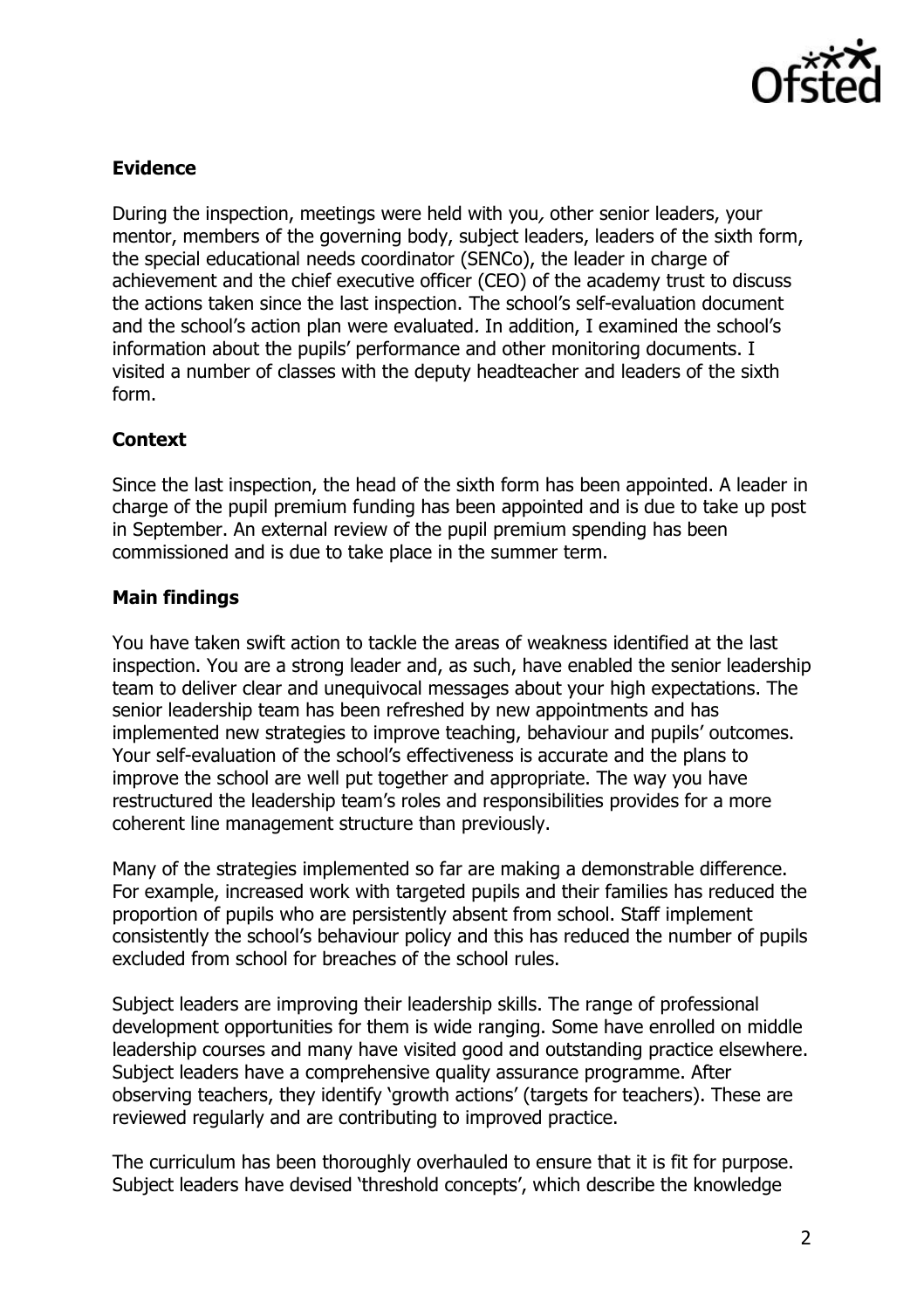

and skills necessary to reach expected standards. They recognise that the most able pupils are still not achieving the expected standards and have made this a key focus of their monitoring and development work. Leaders are reviewing the current setting of pupils who speak English as an additional language to enable them to make even more progress.

The quality of teaching is improving and the leadership of teaching, learning and assessment is secure. The training and development opportunities for teachers have been increased. Teachers now have access to a range of information about pupils' needs and their progress. Many are using this information increasingly more effectively. For example, teachers now use their knowledge of individual pupils' strengths and weaknesses to pitch questions that offer just the right amount of challenge. Teachers' skills in assessing pupils' standards under the current framework are also improving as a result of work with other schools in a local teaching school alliance.

You have rightly prioritised the improvement of pupils' writing skills, as this was identified as a key weakness at the last inspection. The literacy coordinator's recent pilot strategy has led to marked improvements in some pupils' writing skills in a range of subjects. Further work to embed these strategies is now necessary to sustain improvements, especially in pupils' extended writing skills.

Improved teaching is making a difference to pupils' outcomes. You have taken reasonable steps to ensure the reliability of teachers' assessments of pupils' work. Current achievement information suggests that the progress of disadvantaged pupils is improving in key subjects. The difference in the attainment of these pupils compared with others is now diminishing. Similarly, the progress of pupils who have special educational needs and/or disabilities is accelerating. Recommendations from the recent special educational needs external review have been acted upon by the SENCo. For both these groups of pupils, however, the school does not rigorously track their progress from their different starting points. Consequently, effective additional support to accelerate their progress is not always implemented quickly enough.

Pupils' behaviour in class and around the school is orderly and calm. I did not observe any off-task behaviour. Teachers engender trust and respect. Pupils' attitudes and motivation have improved as a result of better-quality teaching.

New leaders of the sixth form have made a positive difference to the provision in this part of the school in a short period of time. They have a clear vision to improve students' outcomes by ensuring that they are on the right courses and have access to high-quality teaching and support. Actions taken so far have improved curriculum choices for students and teaching. The head of the sixth form has devised a range of opportunities for students to share their views about their sixth form experience in response to recommendations from the previous report.